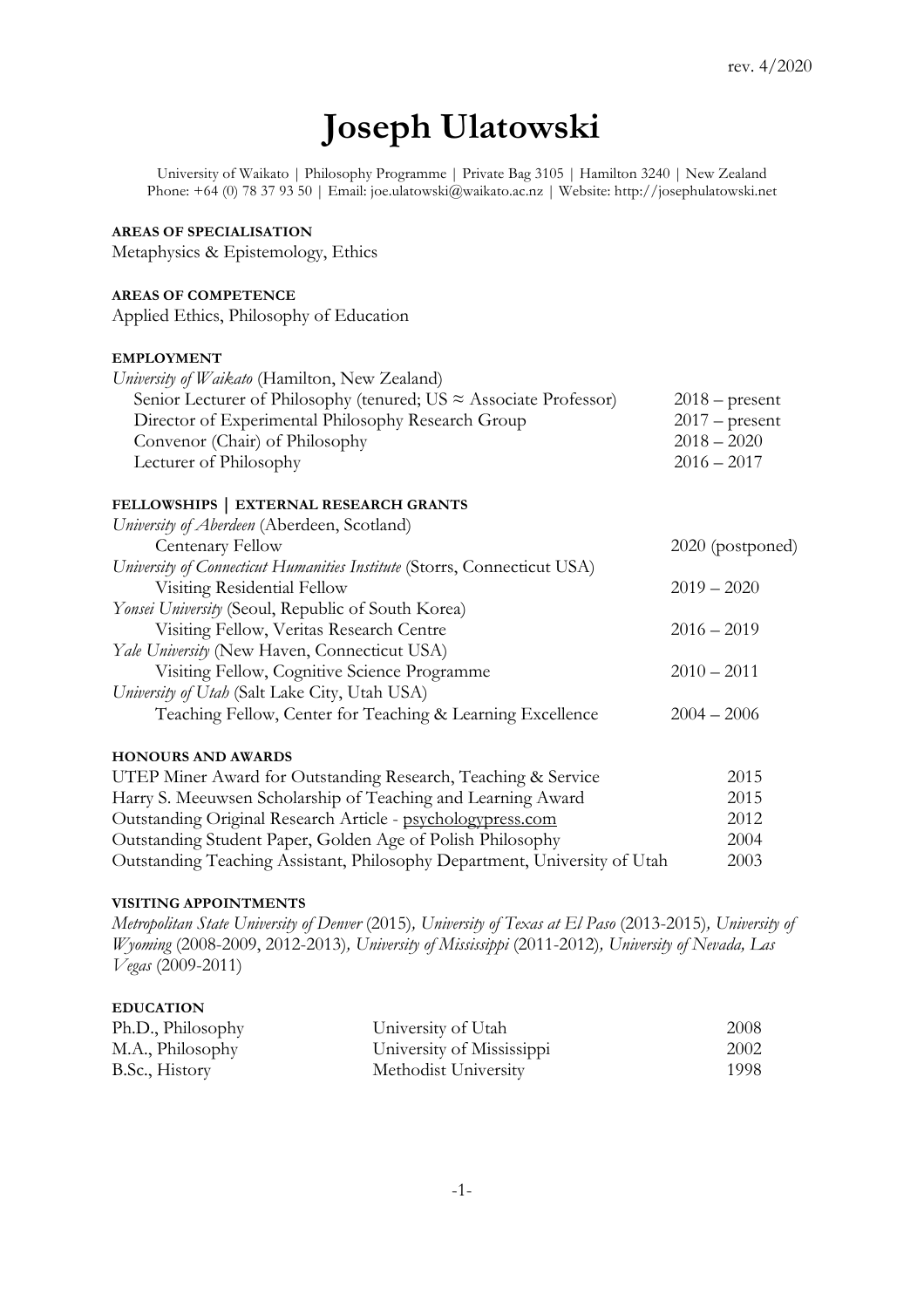# **BOOKS**

- 1. Joseph Ulatowski. (In preparation). *Ethics for Security Studies*.
- 2. Joseph Ulatowski. (In preparation). *Why Facts Matter*.
- 3. Robert Colter and Joseph Ulatowski. (In preparation). *The Socratic Classroom*.
- 4. Joseph Ulatowski. (2017). *Commonsense Pluralism about Truth: An Empirical Defence*. Basingstoke, UK: Palgrave Macmillan.

## **EDITED COLLECTIONS**

- 1. Joseph Ulatowski (ed.). (2023) Special Issue featuring Gila Sher, "On Moral Truth." *Australasian Philosophical Review* 7.4.
- 2. Liezl van Zyl and Joseph Ulatowski (eds.). (2020). *Virtue, Narrative and Self: Aligning Character with Philosophy of Mind and Action*. London: Routledge.
- 3. Joseph Ulatowski and Cory D. Wright (eds.). (2018). *Minimalism about Truth: Celebrating 25 Years of Paul Horwich's Truth*. *Synthese* 195(3).

### **ARTICLES**

- 1. David Lumsden and Joseph Ulatowski. (Forthcoming). Help! Virtue Profiles and Horses for Courses. *Australasian Philosophical Review*, 12pp.
- 2. Robert Barnard and Joseph Ulatowski. (Forthcoming). The Objectivity of Truth, a Core Truism? *Synthese,* 32pp.
- 3. Joseph Ulatowski and Cory Wright. (Forthcoming). Rational Cognition and Approximate Truth in the Lvov-Warsaw School. In *Rationality of Rationalism(s): On Communicable Truths and Testable Knowledge*, edited by Konrad Werner, 33pp.
- 4. Joseph Ulatowski and Ruth Walker. (Forthcoming). Missing in Action: Exposing the Moral Failure of Universities that Desert Researchers Facing Court-Ordered Disclosure of Confidential Information. *Educational Philosophy and Theory*, 17pp.
- 5. Joseph Ulatowski. (2019). What Is It Like To Be Immortal? *Diametros: An Online Journal of Philosophy* 16.62: 65—77.
- 6. Robert Barnard and Joseph Ulatowski. (2019). Do People Really Think that  $\langle \langle p \rangle$  is true if and only if p⟩? In *Advances in Experimental Philosophy of Logic and Mathematics*, edited by Andrew Aberdein and Matthew Inglis, pp. 145—172. New York: Bloomsbury.
- 7. David Lumsden and Joseph Ulatowski. (2019). Casting Light Upon the Great Endarkenment. *Metaphilosophy*, 50.5: 729—742.
- 8. Seth Sivinski and Joseph Ulatowski. (2019). The Anthropocentrism of the Cosmic Perspective Argument. *Ethics and the Environment* 24(1): 1—18.
- 9. Joseph Ulatowski. (2018). Is There a Commonsense Semantic Conception of Truth? *Philosophia* 46(2): 487—500.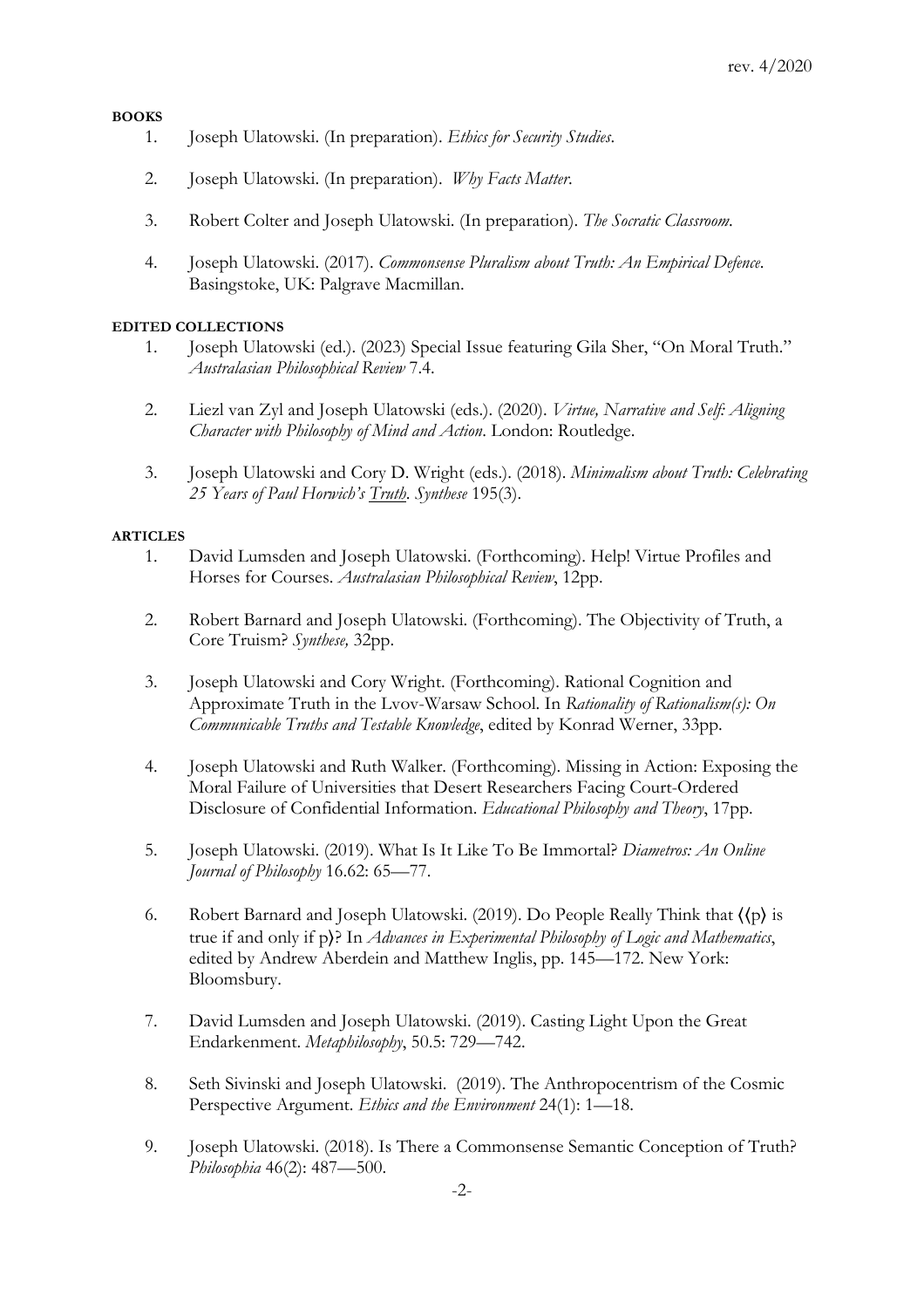- 10. Joseph Ulatowski and Cory D. Wright. (2018). Special Issue Introduction: Minimalism about Truth. *Synthese* 195(3): 927—933.
- 11. Joseph Ulatowski. (2017). The Messy Truth of Yablovian If-Thenism. *Australasian Philosophical Review*, 1.2: 206—211.
- 12. Carmen Adel and Joseph Ulatowski. (2017). Breaking the Language Barrier: Teaching Introductory Philosophy to ESOL Students. *American Association of Philosophy Teachers Studies in Pedagogy, volume 3: Inclusive Pedagogies*, edited by Kelly Burns: 33-52.
- 13. Robert Barnard, Joseph Ulatowski, and Jonathan Weinberg. (2017). Thinking About the Liar, Fast and Slow. In *Reflections on the Liar*, edited by Bradley Armour-Garb, pp. 204-250. Oxford: Oxford University Press.
- 14. Robert Colter and Joseph Ulatowski. (2017). The Unexamined Student Is Not Worth Teaching: Preparation, the Zone of Proximal Development, and the Socratic Model of Scaffolded Learning. *Educational Philosophy and Theory* 49.14: 1367-1380.
- 15. David Lumsden and Joseph Ulatowski. (2017). One Self Per Customer? From Disunified Agency to Disunified Self. *Southern Journal of Philosophy*, 55.3: 314-335.
- 16. Joseph Ulatowski. (2016). Ordinary Truth in Tarski and Næss. In *Uncovering Facts and Values*, edited by Joanna Odrowaz-Sypniewska and Adrian Kuzniar, pp. 67-90. Leiden: Brill Publishers.
- 17. Robert Barnard and Joseph Ulatowski. (2016). Tarski's 1944 Polemical Remarks and Næss' 'Experimental Philosophy'. *Erkenntnis* 81.3: 350-382.
- 18. Robert Colter and Joseph Ulatowski. (2016). Social Dexterity in Inquiry and Argumentation: An *Apologia* of Socrates. *American Association of Philosophy Teachers Studies in Pedagogy, volume 2: Teaching Plato*, edited by Robert Loftis and Andrew Mills: 6- 27.
- 19. Joseph Ulatowski. (2015). On the Expertise Defence of Experimental Philosophy. *Southwest Philosophical Studies*, 36: 71-77.
- 20. Joseph Ulatowski. (2015). The Duplicity of Online Behaviour. In *Social Media and Living Well*, edited by Berrin Beasley and Mitchell Haney, pp. 31-43. Lanham, MD: Rowman & Littlefield.
- 21. Robert Colter and Joseph Ulatowski. (2015). Freeing *Meno*'s Slave Boy: Scaffolded Learning in the Philosophy Classroom. *Teaching Philosophy* 38.1: 25-49.
- 22. Robert Barnard and Joseph Ulatowski. (2013). Truth, Gender, and Correspondence. *Review of Philosophy and Psychology* 4.4: 621-638.
- 23. Robert Colter and Joseph Ulatowski. (2013). What's Wrong with this Picture? Teaching Ethics Through Film to Wyoming High School Students. *Teaching Philosophy*: 36.3: 253-270.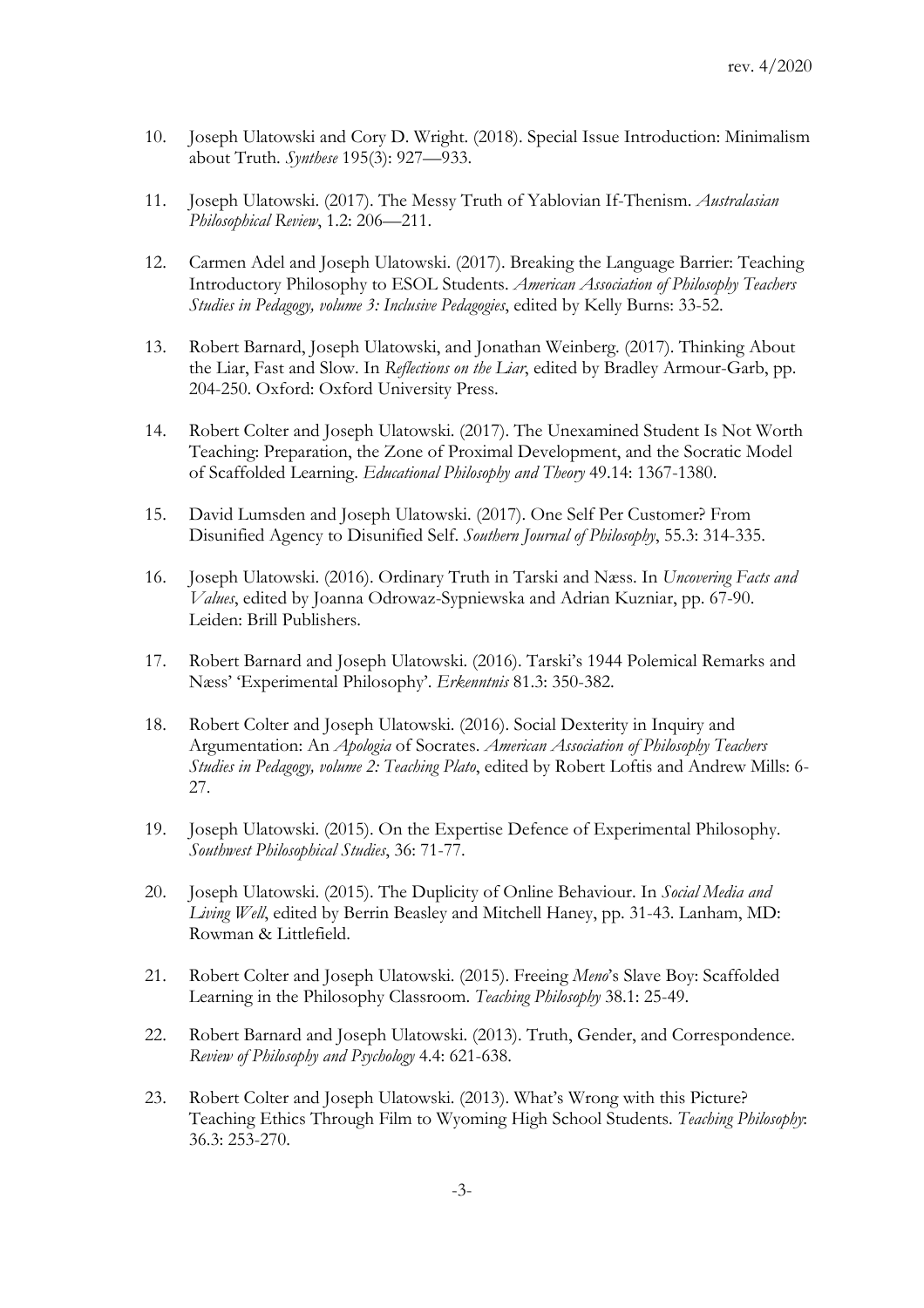- 24. Joseph Ulatowski. (2012). Act Individuation: An Experimental Approach. *Review of Philosophy and Psychology* 3.2: 249-262.
- 25. Joseph Ulatowski. (2012). What Should We Make of 'Drowning Man'? *Southwest Philosophy Review* 28.2: 25-29.
- 26. Joseph Ulatowski and Justus Johnson. (2010). Fixing the Default Position in Knobe's Competence Model. *Behavioral and Brain Sciences* 33.4: 352-353.
- 27. Shaun Nichols and Joseph Ulatowski. (2007). Intuitions and Individual Differences: The Knobe Effect Revisited. *Mind and Language* 22.4: 346-365.
- 28. Joseph Ulatowski. (2003). A Conscientious Resolution of the Action Paradox on Buridan's Bridge. *Southwest Philosophical Studies* 25: 85-94.

## **BOOK REVIEWS**

- 1. Joseph Ulatowski. (2015). Joshua Rasmussen's *Defending the Correspondence Theory of Truth. Polish Journal of Philosophy* 9.2: 83-87*.*
- 2. Joseph Ulatowski. (2012). Richard Menary's *The Extended Mind*. *Metapsychology Online Reviews*.
- 3. Joseph Ulatowski. (2010). Constantine Sandis' *New Essays on the Explanation of Action*. *Metapsychology Online Reviews*.
- 4. Joseph Ulatowski. (2008). Robert Hanna's *Rationality and Logic. Polish Journal of Philosophy* 2.2: 154-158.
- 5. Joseph Ulatowski. (2005). Nicholas Griffin's *The Cambridge Companion to Bertrand Russell*. *Disputatio: International Journal of Philosophy* 19: 282-286.
- 6. Joseph Ulatowski. (2004). Nicholas Rescher's *Paradoxes: Their Roots, Ranges, and Resolution*. *American Catholic Philosophical Quarterly* 78.3: 514-517.
- 7. Joseph Ulatowski and Tiffany S. Ulatowski. (2004). J. Kevin Thompson and Linda Smolak's (eds.). *Body Image, Eating Disorders and Obesity in Youth: Assessment, Prevention and Treatment.* Washington, D.C.: American Psychological Association. *Metapsychology Online Book Reviews*.
- 8. Joseph Ulatowski. (2004). A.C. Grayling's *Life, Sex and Ideas: The Good Life Without God*. Oxford: Oxford University Press. *Metapsychology Online Book Reviews*.
- 9. Joseph Ulatowski. (2004). George M. Marsden's *Jonathan Edwards: A Life*. New Haven, CT: Yale University Press. *Metapsychology Online Book Reviews*.
- 10. Joseph Ulatowski. (2003). Barry Mazur's *Imagining Numbers: Particularly the Square Root of Negative Fifteen*. New York: Farrar, Strauss, Giroux. *Metapsychology Online Book Reviews*.

### **REFEREED PRESENTATIONS**

1. Joseph Ulatowski and David Beisecker. The Exhaustion of Science and the Tedium of Immortality. **International Association for the Philosophy of Death and Dying**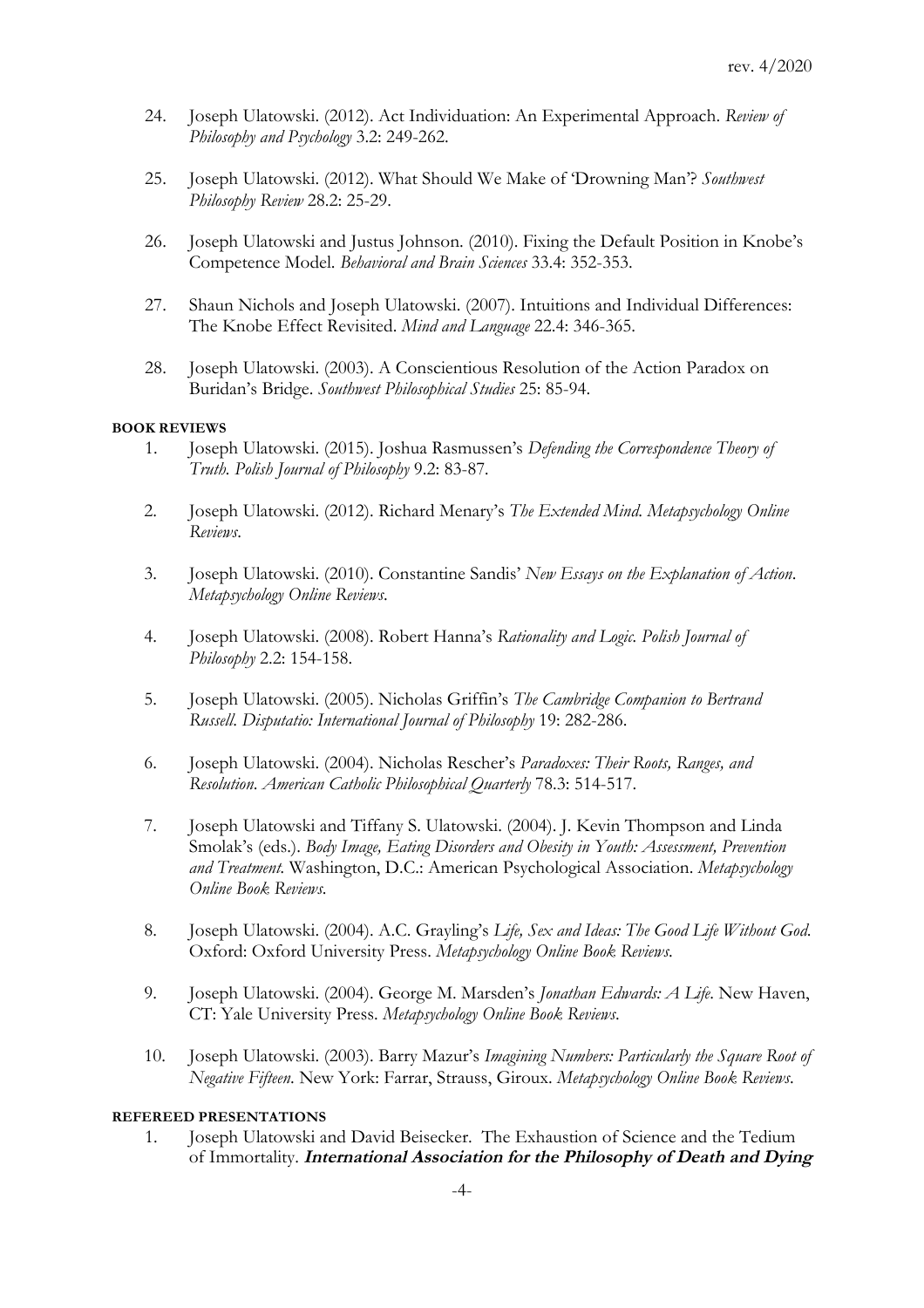(Melbourne, Australia; July 2021)

- 2. Joseph Ulatowski and David Beisecker. The Exhaustion of Science and the Tedium of Immortality. **American Philosophical Association – Eastern Division, International Association for the Philosophy of Death and Dying** (Philadelphia, Pennsylvania USA; January 2020)
- 3. Joseph Ulatowski. Just the Facts: Empirical Studies of Anti-Realism about Truth. **Australasian Experimental Philosophy Conference III** (Wellington, New Zealand; October 2018)
- 4. Joseph Ulatowski. Have Truth Theorists Misunderstood the Pragmatist's Conception of Truth? **Australasian Association of Philosophy** (Wellington, New Zealand; July 2018)
- 5. David Lumsden and Joseph Ulatowski. Casting Light Upon the Great Endarkenment. **Australasian Association of Philosophy** (Wellington, New Zealand; July 2018)
- 6. Joseph Ulatowski. Silencing Soundness: A Paradox? **Australasian Association of Logic** (Wellington, New Zealand; July 2018)
- 7. Joseph Ulatowski. The Empirical Adequacy of the Prosentential Theory of Truth, **MidSouth Philosophy Conference** (Memphis, TN; March 2018)
- 8. David Lumsden and Joseph Ulatowski. The Mystery Machine: How Narratives and Virtues Cause Action (co-author: David Lumsden) **New Zealand Association of Philosophers** (Dunedin, New Zealand; December 2017)
- 9. David Lumsden and Joseph Ulatowski. One Agent Per Human? Disunified Agents and Disunified Selves **New Zealand Association of Philosophers** (Hamilton, New Zealand; December 2016)
- 10. Joseph Ulatowski. Does Anyone Really Think that ⟨⟨p⟩ is true if and only if p⟩? **Australasian Association of Philosophy** (Melbourne, Australia; July 2016)
- 11. Pepe Lee Chang and Joseph Ulatowski. On "Discovering" Valuable Indigenous Knowledge: Respecting the Intrinsic Moral Worth of Indigenous Populations **International Association for Business and Society** (Park City, UT; June 2016)
- 12. Robert Colter and Joseph Ulatowski. The Unexamined Student Isn't Worth Teaching: Preparation, the Zone of Proximal Development, and the Socratic Model of Scaffolded Learning. **American Philosophical Association - Central Division, American Association of Philosophy Teachers Meeting** (Chicago, IL; February 2016)
- 13. Joseph Ulatowski. The Scalar Problem and Pluralism about Truth. **MidSouth Philosophy Conference** (Memphis, TN; February 2015)
- 14. Joseph Ulatowski. What Is It Like To Be Immortal? **Pittsburgh Area Philosophy Colloquium** (Pittsburgh, PA; September 2014)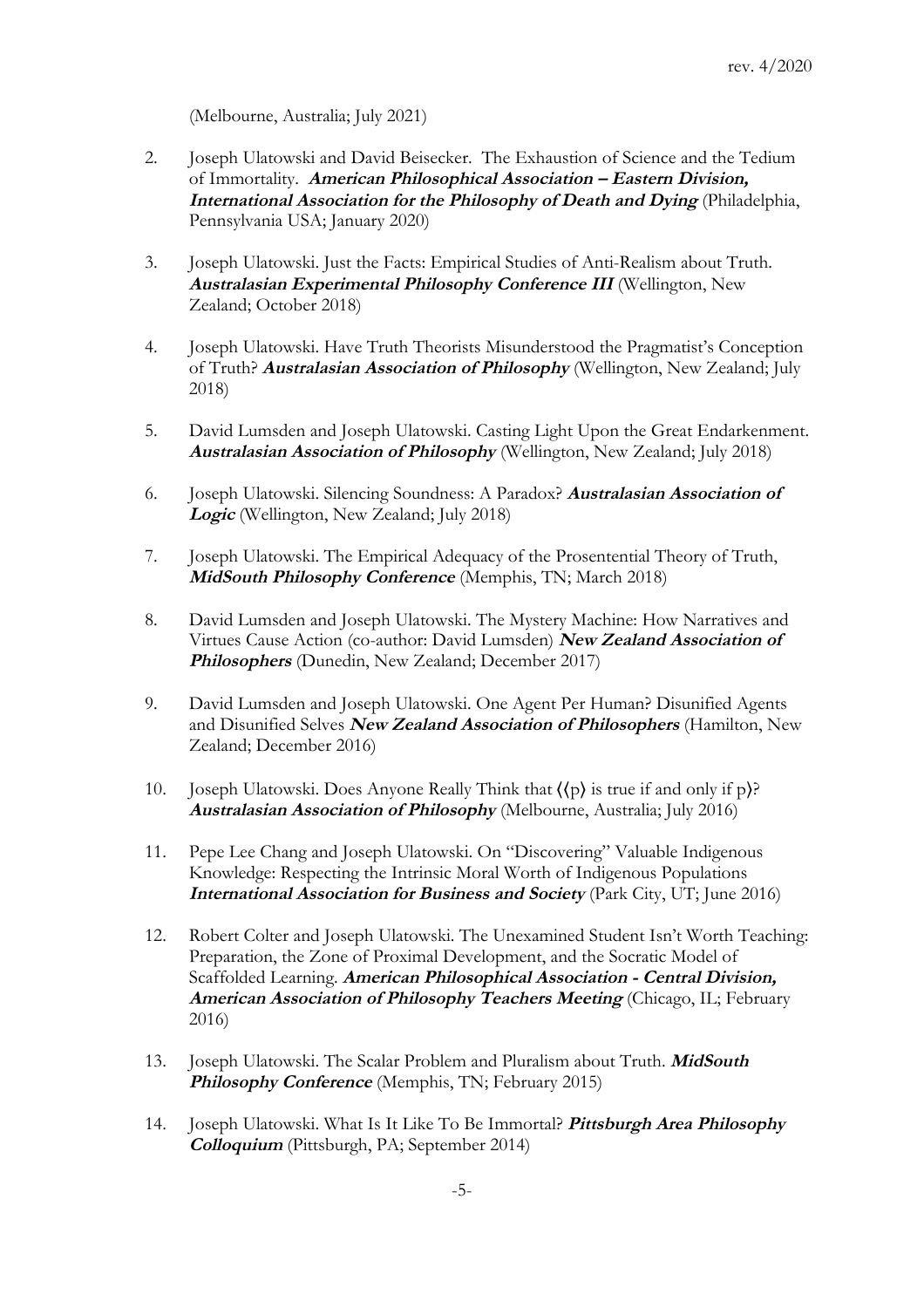- 15. Joseph Ulatowski. Defending Positive Experimental Philosophy. **MidSouth Philosophy Conference** (Memphis, TN; February 2014)
- 16. Joseph Ulatowski. Just the Facts: Gender, Evidence, and Truth. **Pittsburgh Area Philosophy Colloquium** (Pittsburgh, PA; October 2013)
- 17. Joseph Ulatowski. The Exhaustion of Science and the Tedium of Immortality. **Pittsburgh Area Philosophy Colloquium** (Pittsburgh, PA; September 2012)
- 18. Joseph Ulatowski. Just the Facts: Gender, Evidence, and Truth. **Society for Philosophy & Psychology** (Boulder, CO; July 2012)
- 19. Joseph Ulatowski. Taking Ordinary Intuitions Seriously. **New Mexico-Texas Philosophical Society** (Las Cruces, NM; April 2012)
- 20. Joseph Ulatowski. Taking Ordinary Intuitions Seriously. **MidSouth Philosophy Conference** (Memphis, TN; February 2012)
- 21. Joseph Ulatowski. Just the Facts: Gender, Evidence, and Truth. **American Philosophical Association- Eastern** (Washington, D.C.; December 2011)
- 22. Joseph Ulatowski. Just the Facts: Gender, Evidence, and Truth. **Mississippi Philosophical Association** (Starkville, MS; October 2011)
- 23. Joseph Ulatowski. Quinn on Doing and Allowing: An Empirical Approach. **Southern Society for Philosophy & Psychology** (New Orleans, LA; March 2011)
- 24. Joseph Ulatowski. Quinn on Doing and Allowing: an Empirical Approach**. MidSouth Philosophy Conference** (Memphis, TN; March 2011)
- 25. Joseph Ulatowski. Act Individuation: An Experimental Approach. **Southern Society for Philosophy & Psychology** (Atlanta, GA; March 2010)
- 26. Joseph Ulatowski. Act Individuation: An Experimental Approach. **MidSouth Philosophy Conference** (Memphis, TN; February 2010)
- 27. Joseph Ulatowski. On Two Senses of 'Ought' in Forrester's Paradox. **MidSouth Philosophy Conference** (Memphis, TN; February 2009)
- 28. Joseph Ulatowski. Tarski and Næss: Material Adequacy Meets Experimental Philosophy. **Mountain-Plains Philosophy Conference** (Fort Hays, KS; October 2008)
- 29. Joseph Ulatowski. Skeptical Vertigo. **American Philosophical Association - Pacific**  (Pasadena, CA; April 2008)
- 30. Joseph Ulatowski. Tarski and Næss: Material Adequacy Meets Experimental Philosophy. **Southern Society for Philosophy and Psychology** (New Orleans, LA; April 2008)
- 31. Joseph Ulatowski. Action Under a Description: What the Folk Say. **MidSouth**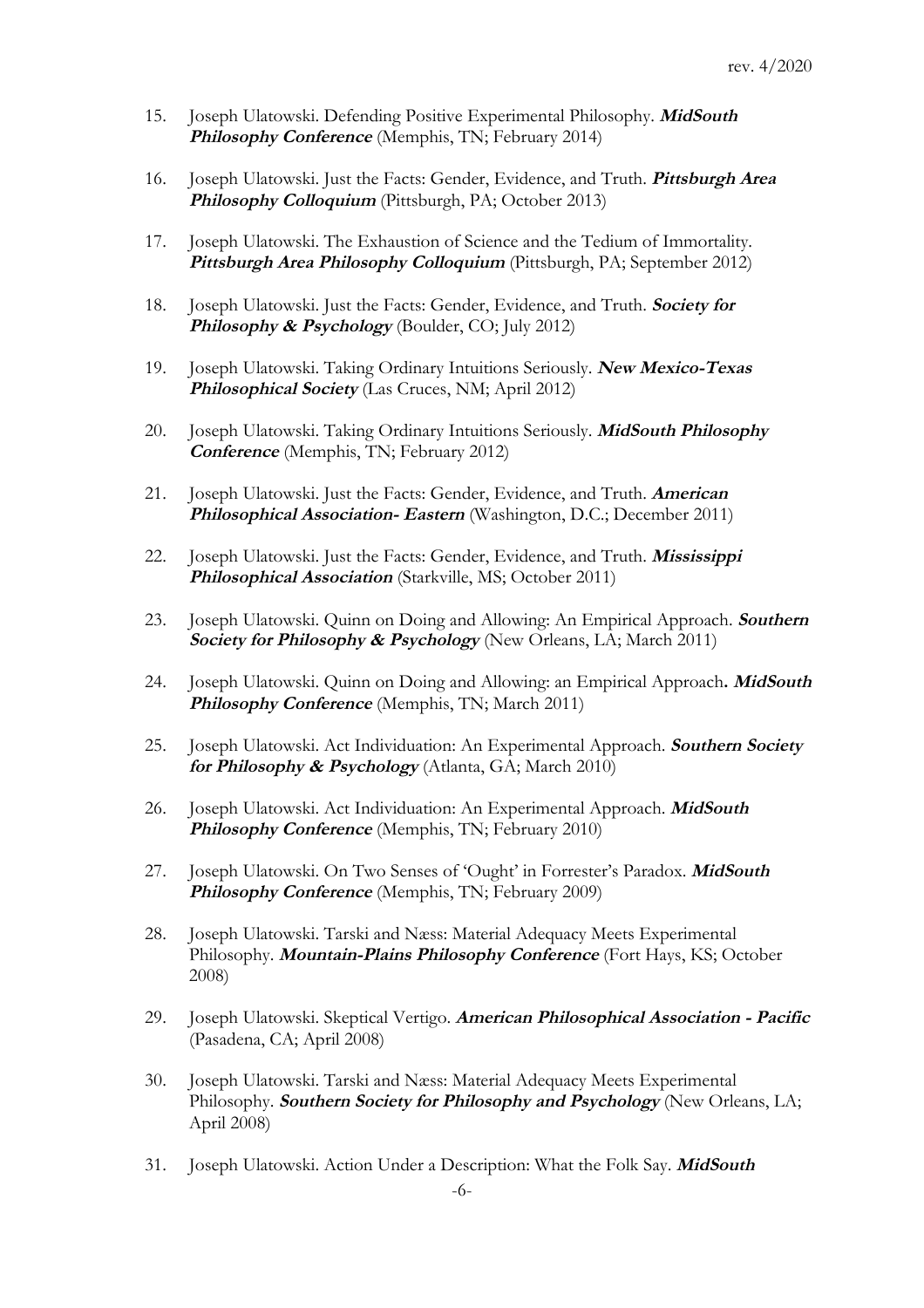# **Philosophy Conference** (Memphis, TN; February 2008)

- 32. Robert Barnard and Joseph Ulatowski. Tarski and Næss: Material Adequacy Meets Experimental Philosophy. **MidSouth Philosophy Conference** (Memphis, TN; February 2008)
- 33. Joseph Ulatowski. Is the New Wittgensteinian Conception of Nonsense Wittgensteinian? **MidSouth Philosophy Conference** (Memphis, TN; February 2007)
- 34. Joseph Ulatowski. Plural Nonsense and the New Wittgensteinian. **Delusion and Lucidity: The Western Humanities Alliance Conference** (Santa Cruz, CA; October 2004)
- 35. Joseph Ulatowski. Multimodal Practical Reasoning. **Logic, Ontology, Aesthetics: The Golden Age of Polish Philosophy** (Montreal, Canada; October 2004)
- 36. Joseph Ulatowski. Distinguishing Judgments and Weakness of Will. **Values, Rational Choice, and the Will: A Special Conference on Values** (Stevens Point, WI; September 2004)
- 37. Joseph Ulatowski. Buridan's Bridge and MacFarlane's Relative Truth. **MidSouth Philosophy Conference** (Memphis, TN; February 2003)
- 38. Joseph Ulatowski. A Conscientious Resolution of the Action Paradox on Buridan's Bridge. **West Texas / New Mexico Philosophical Society** (Galveston, TX; March 2002)
- 39. Joseph Ulatowski. Negotiating Buridan's Bridge. **Joint Meeting of the North Carolina Philosophical Society and the South Carolina Society for Philosophy** (Charleston, SC; March 2002)
- 40. Joseph Ulatowski. Beyond Definition: A Clarification of *Philosophical Investigations* §43. **MidSouth Philosophy Conference** (Memphis, TN; February 2002)

# **INVITED PRESENTATIONS**

- 1. Joseph Ulatowski. Is That a Fact? **University of Aberdeen Philosophy Workshop**  on Fake News, Facts, and Politics in the 21<sup>st</sup> Century (Aberdeen, Scotland UK; May 2020) [postponed]
- 2. Joseph Ulatowski. Epistemic Gatekeeping and the Nature of Facts. **University of Aberdeen Philosophy Seminar** (Aberdeen, Scotland UK; April 2020) [postponed]
- 3. Joseph Ulatowski. Epistemic Gatekeeping and Democracy on the Internet. **University of Aberdeen Public Lecture** (Aberdeen, Scotland UK; April 2020) [postponed]
- 4. Joseph Ulatowski. Is That a Fact? **Experimental Philosophy Mini-Conference on Linguistic Corpus Analysis** (Virtual; May 2020).
- 5. Joseph Ulatowski. Facts at the Gate: Epistemic Gatekeeping and Pluralism about Facts. **American Philosophical Association – Central Division** (Chicago, Illinois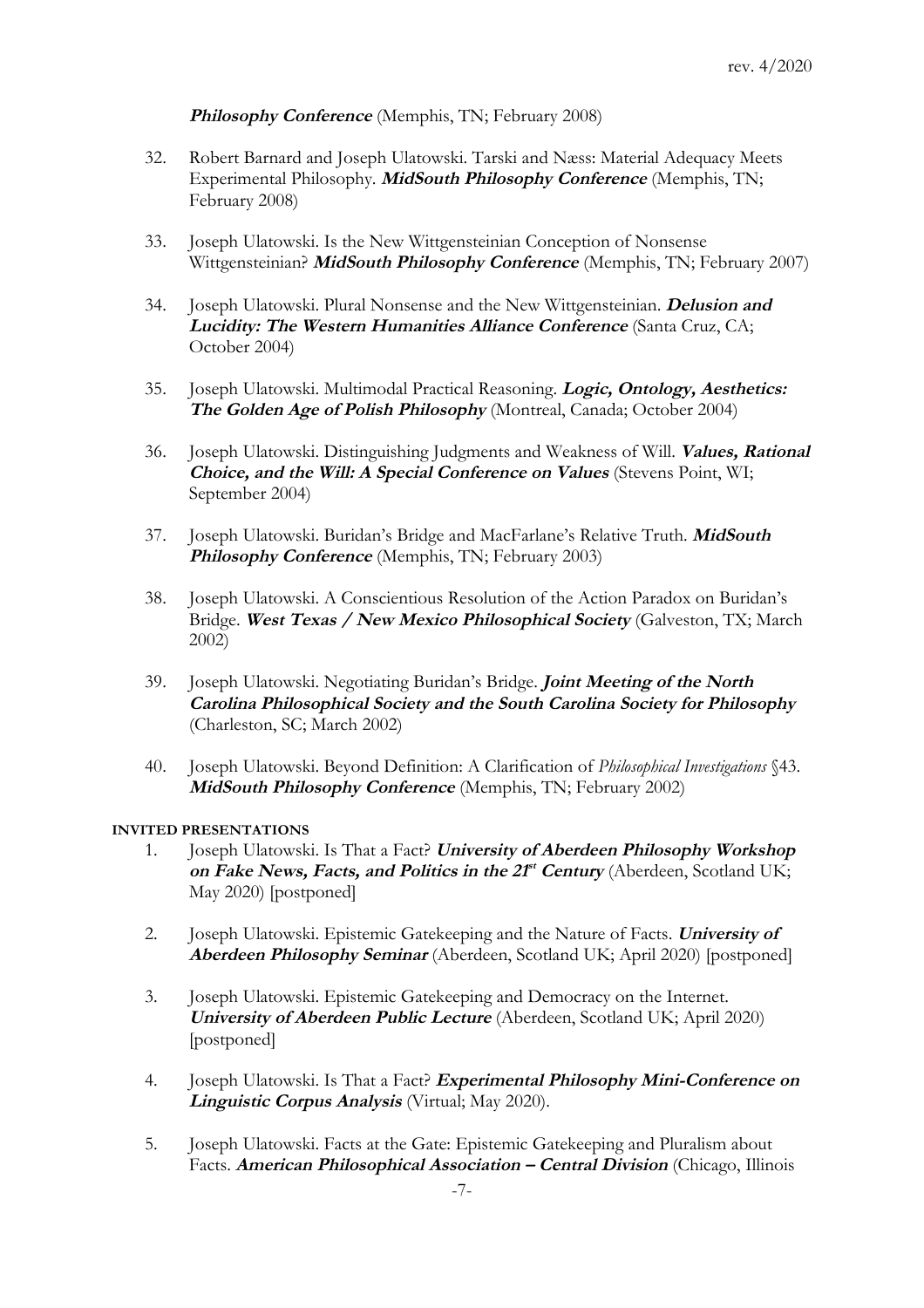USA; February 2020)

- 6. Joseph Ulatowski. Truth in the Lvov-Warsaw School. **McMaster University, History of Logic Seminar** (Hamilton, Ontario Canada; February 2020)
- 7. Joseph Ulatowski. Epistemic Gatekeeping, Pride or Prejudice? **University of Connecticut Humanities Institute** (Storrs, Connecticut USA; October 2019)
- 8. Author Meets Critic Session on Joseph Ulatowski's *Commonsense Pluralism about Truth: An Empirical Defence*. **American Philosophical Association – Central Division**  (Denver, Colorado USA; February 2019)

Critics: Robert Barnard (University of Mississippi), Theresa Marques (University of Barcelona), and Masahura Mizumoto (Japan Advanced Institute for Science and Technology)

- 9. Joseph Ulatowski. The Empirical Adequacy of the Prosentential Theory of Truth Yonsei University Truth Pluralism Workshop (Seoul, South Korea; April 2018)
- 10. Joseph Ulatowski. Do People Really Think That *P* Is True If and Only If *P*? \*Keynote Address\***South Korea Analytic Philosophy Graduate Conference** (Seoul, South Korea; April 2018)
- 11. Joseph Ulatowski. The Mystery Machine: How Narratives and Virtues Cause Action **Virtue, Narrative & Agency Workshop** (Hamilton, New Zealand; August 2017)
- 12. Joseph Ulatowski. The Empirical Adequacy of Alethic Minimalism **University of Canterbury** (Christchurch, New Zealand; August 2017)
- 13. Joseph Ulatowski. On Ordinary Folk **Australasian Experimental Philosophy Conference II** (Hamilton, New Zealand; July 2017)
- 14. Joseph Ulatowski. Commonsense Pluralism about Truth: An Empirical Defence **Truth Pluralisms Workshop** (Incheon, South Korea; June 2017)
- 15. Joseph Ulatowski. Is Horwich's Minimalism Empirically Adequate? **Global Relativisms Group** (Seoul, South Korea; February 2017)
- 16. Joseph Ulatowski. On Ordinary Folk **Empirically-Oriented Philosophy Group** (Wellington, New Zealand; November 2017)
- 17. Joseph Ulatowski. An Ordinary Semantic Conception of Truth? **Australasian Experimental Philosophy Conference I** (Wellington, New Zealand; September 2016)
- 18. Joseph Ulatowski. An Ordinary Semantic Conception of Truth? **University of Auckland** (Auckland, New Zealand; August 2016)
- 19. Joseph Ulatowski. The Objectivity of Truth, A Core Truism? **Victoria University of Wellington** (Wellington, New Zealand; July 2016)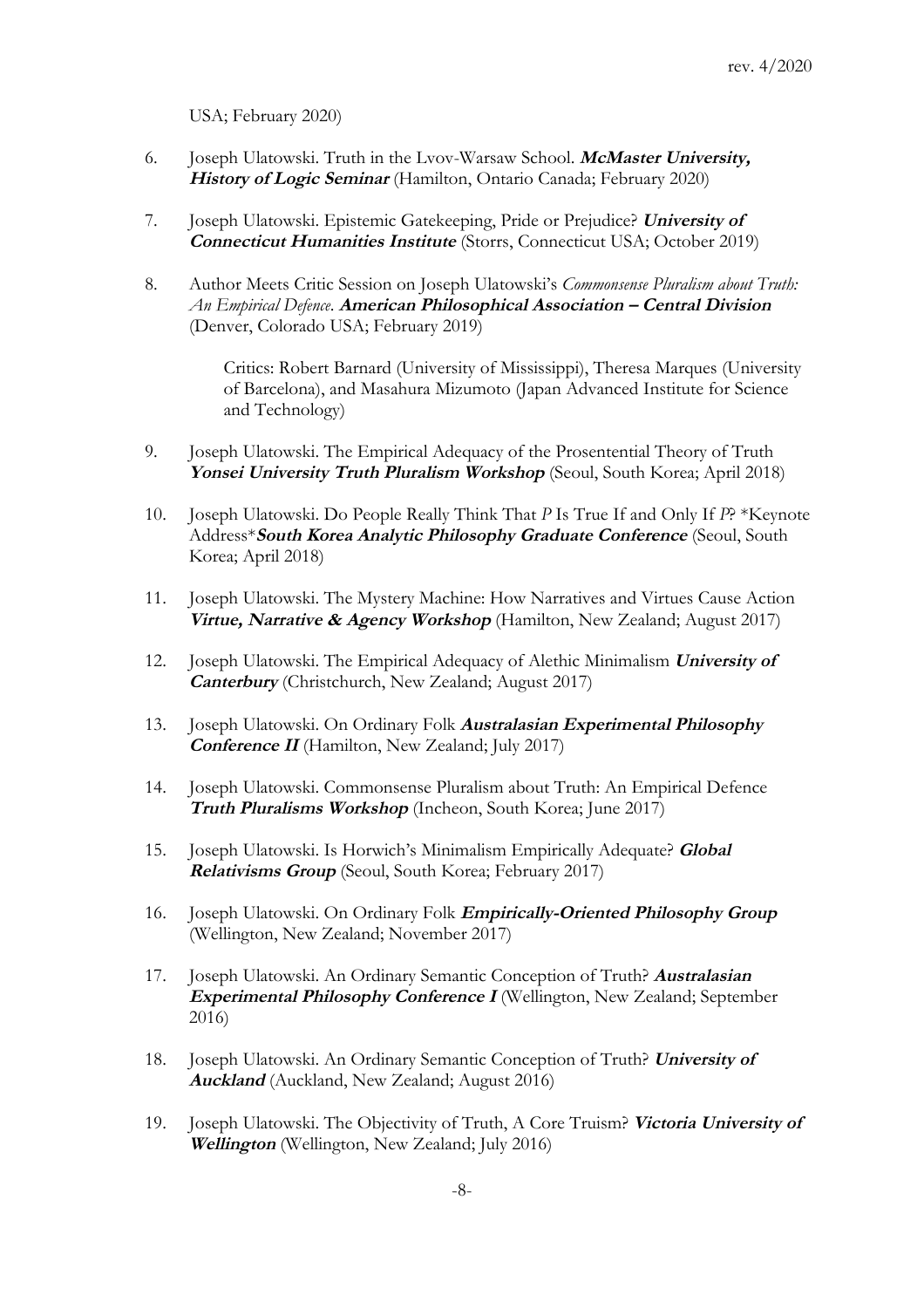- 20. Joseph Ulatowski. The Pragmatic Conception of Truth and Practical Results **University of Otago** (Dunedin, New Zealand; May 2016)
- 21. Joseph Ulatowski. The Pragmatic Conception of Truth and Practical Results **University of Waikato** (Hamilton, New Zealand; May 2016)
- 22. Joseph Ulatowski. On Where the Action Is **University of Colorado - Boulder**  (Boulder, Colorado USA; April 2015)
- 23. Joseph Ulatowski. The Fragmentation of Truth **University of Texas at El Paso** (El Paso, Texas USA; March 2015)
- 24. Joseph Ulatowski. The Fragmentation of Truth **New Mexico State University** (Las Cruces, New Mexico USA; March 2015)
- 25. Joseph Ulatowski. Raider of the Lost Lecture: How Anscombe Trumped Knobe **University of Wyoming** (Laramie, Wyoming USA; October 2014)
- 26. Joseph Ulatowski. The Fragmentation of Truth **Jagiellonian University** (Craców, Poland; March 2013)
- 27. Joseph Ulatowski. Critic for "Author Meets Critic" Session for Douglas Patterson's *Alfred Tarski: Philosophy of Language and Logic* **American Philosophical Association - Eastern Division** (Atlanta, Georgia USA; December 2012)
- 28. Joseph Ulatowski. The Fragmentation of Truth **Weber State University** (Ogden, Utah USA; October 2012)
- 29. Joseph Ulatowski. Gender and the Ordinary Conception of Truth **Centenary College, Louisiana** (Shreveport, Louisiana USA; November 2011)
- 30. Joseph Ulatowski. Quinn on Doing and Allowing, an Experimental Approach **University of Mississippi** (Oxford, Mississippi; October 2011)
- 31. Joseph Ulatowski. Quinn on Doing and Allowing, an Experimental Approach **Southern Utah University** (Cedar City, Utah USA; March 2010)
- 32. Joseph Ulatowski. Action Under a Description and Experimental Philosophy **Delta State University** (Cleveland, Mississippi USA; April 2009)
- 33. Joseph Ulatowski. Persisting Acts **University of Wyoming** (Laramie, Wyoming USA; October 2008)
- 34. Joseph Ulatowski. Action Under a Description and Experimental Philosophy **Midwestern State University** (Witchita Falls, Texas USA; March 2008)
- 35. Joseph Ulatowski. Action Under a Description and Experimental Philosophy **Weber State University** (Ogden, Utah USA; May 2007)
- 36. Joseph Ulatowski. What is Experimental Philosophy? **University of Mississippi**  (Oxford Mississippi USA; February 2007)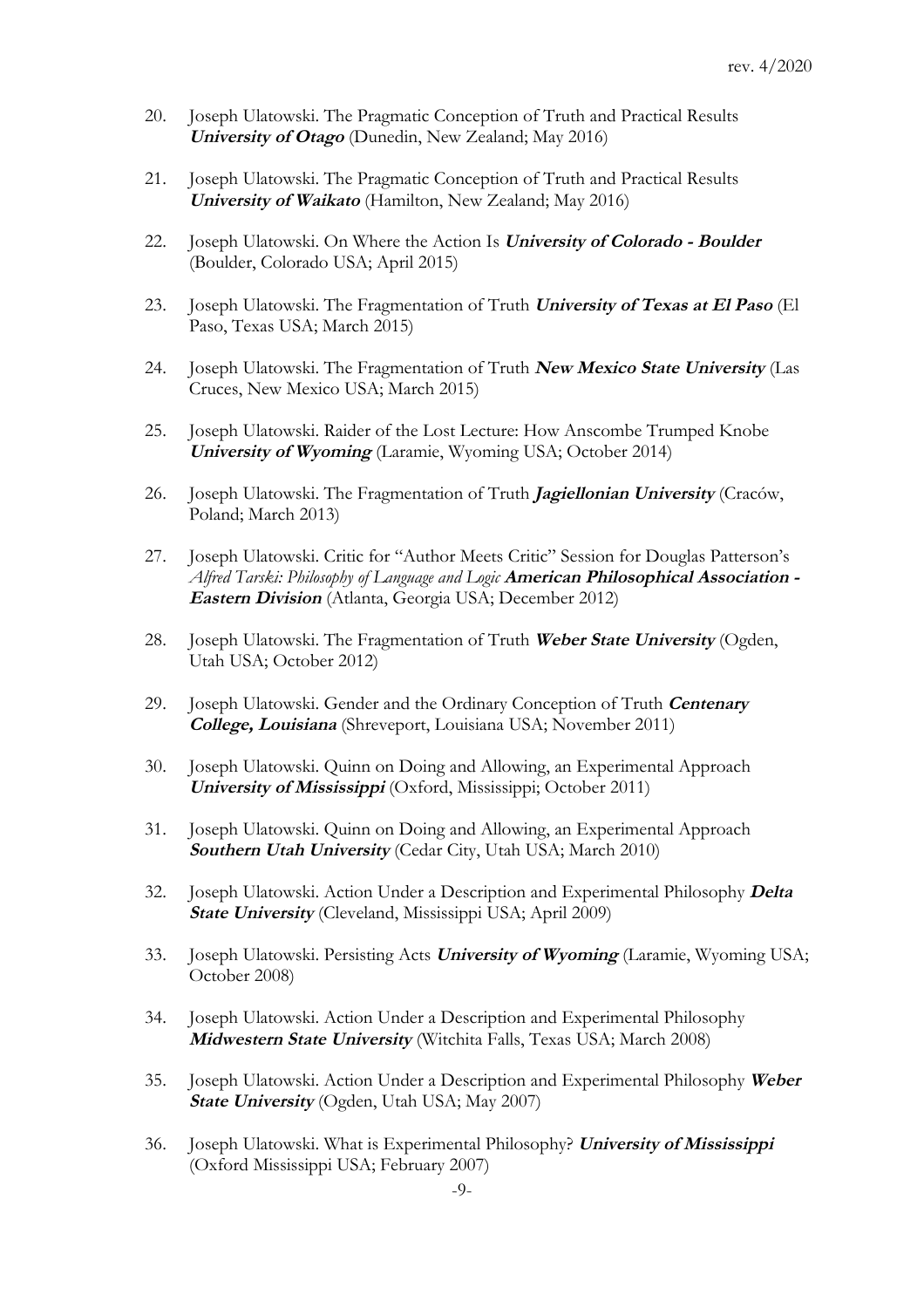37. Joseph Ulatowski. Trolleyology: Empirical Work and Moral Philosophy **Niagara University** (Buffalo, New York USA; March 2006)

# **COMMENTARIES**

- 1. Respondent to Alexus McLeod "The Syncretic Origins of Truth Pluralism in Early China" **American Philosophical Association – Eastern** (Philadelphia, Pennsylvania USA; January 2020)
- 2. Respondent to John-Michel Xhignesse "Three Problems of Art-Ontological Descriptivism" **American Philosophical Association – Pacific** (San Diego, California USA; April 2018)
- 3. Respondent to Ivan Verano "Fitch's Paradox and Learning Theory" **MidSouth Philosophy Conference** (Memphis, Tennessee USA; March 2018)
- 4. Respondent to Ben Sheredos ""Philosophy of Action" Is Not A Philosophy of Acts" **American Philosophical Association – Pacific** (San Francisco, California USA; March 2016)
- 5. Respondent to Yunus Prasetya "Why Situationism Is Unsupported and Empirically Inadequate" **Mountain – Plains Philosophy Conference** (Kansas City, Missouri USA; October 2015)
- 6. Respondent to Don Fallis "Frankfurt Wasn't Bullshitting" **New Mexico-Texas Philosophical Society** (El Paso, Texas USA; March 2014)
- 7. Respondent to Jeffrey Behrends "Meta-Normative Hybridism" **American Philosophical Association – Eastern** (Atlanta, Georgia USA; December 2012)
- 8. Respondent to Melinda Fagan "Thinking Again About Mechanisms" **American Philosophical Association – Pacific** (Seattle, Washington USA; March 2012)
- 9. Respondent to Brian Talbot "Which Norms of Belief?" **MidSouth Philosophy Conference** (Memphis, Tennessee USA; March 2012)
- 10. Respondent to Leonard Kahn "Instrumentalism about Normative Reasons for Action" **New Mexico – Texas Philosophy Conference** (Las Cruces, New Mexico USA; March 2012)
- 11. Respondent to Katherine Dimitriou "Drowning Man" **Southwestern Philosophical Association** (Austin, Texas USA; November 2011)
- 12. Respondent to Richard Liebendorfer, "Wittgenstein's Expressivism" **American Philosophical Association – Pacific** (San Francisco, California; March 2007)
- 13. Respondent to James Downey, "Private Language and Cohabitation" **MidSouth Philosophy Conference** (Memphis, Tennessee USA; February 2011)
- 14. Respondent to Shoni Rancher, "Reconciling Hegel's Antigone" **Intermountain West Student Philosophy Conference** (Salt Lake City, Utah USA; March 2006)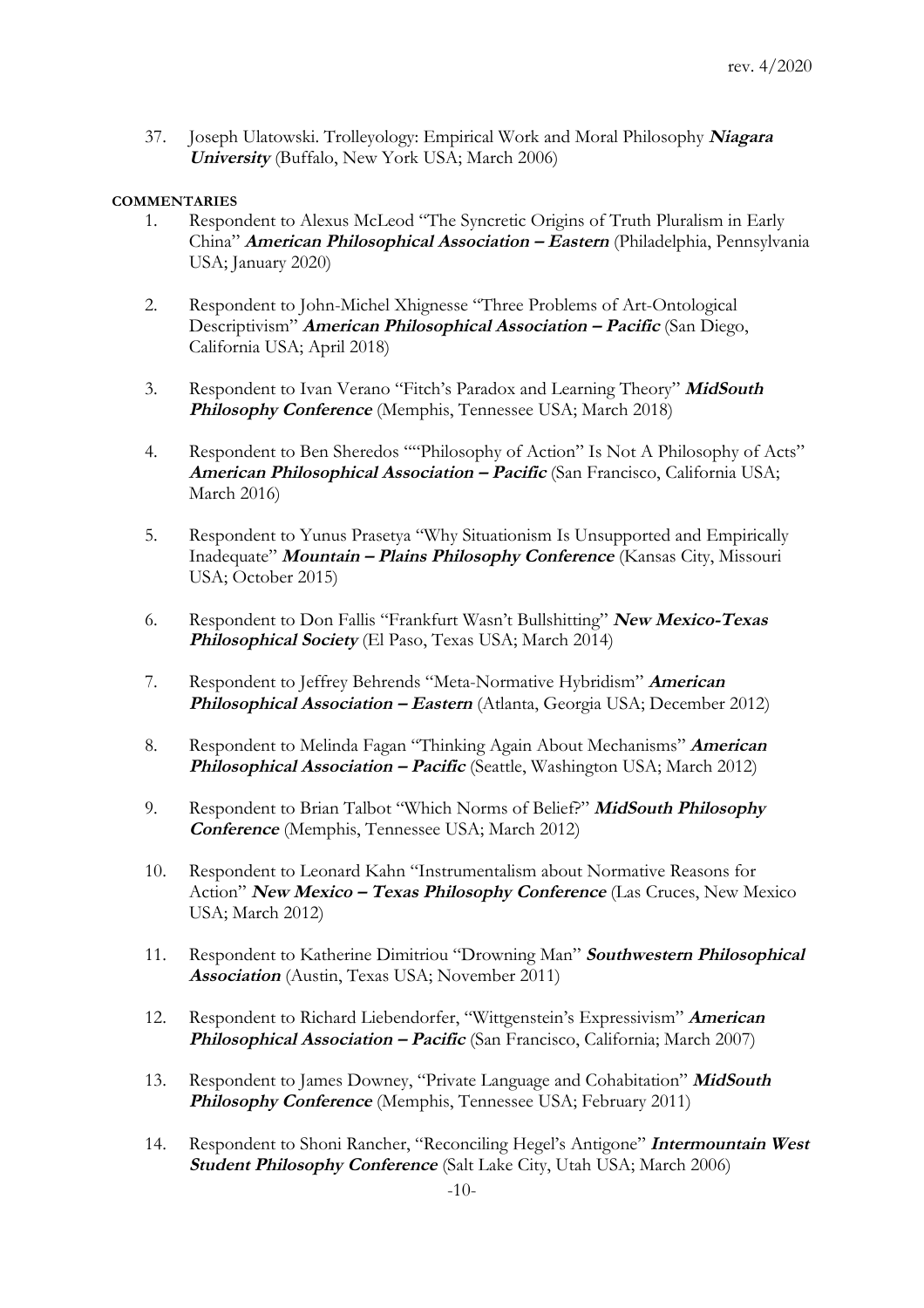- 15. Respondent to Tracie Mahaffey, "The Price of Pornography: Posner on Pornography and Policy" **Intermountain West Student Philosophy Conference** (Salt Lake City, Utah USA; March 2005)
- 16. Respondent to Natika Newton, "Mental Representation in Action" **MidSouth Philosophy Conference** (Memphis, Tennessee USA; February 2004)
- 17. Respondent to Eric Dickson, "A Reading of the Major Insertions in Hegel's *Phenomenology*" **MidSouth Philosophy Conference** (Memphis, Tennessee USA; February 2002)
- 18. Respondent to Timothy Lord, "With R.G. Collingwood in *Mind*: The Reception of His Work, 1919-1945" **MidSouth Philosophy Conference** (Memphis, Tennessee USA; February 2001)

## **PROFESSIONAL SERVICE**

Editing

| PhilPapers • Area Editor for Deflationary Theories of Truth       | $2016$ -present |
|-------------------------------------------------------------------|-----------------|
| <i>PhilPapers</i> • Area Editor for Prosentential Theory of Truth | $2018$ -present |
| Polish Journal of Philosophy • Deputy Editor                      | $2009$ -present |
| <i>Polish Journal of Philosophy</i> • Review Editor               | 2006-2009       |

## Monograph Referee

Oxford University Press, Palgrave Macmillan, MIT Press, Routledge, Vernon Press, Wiley-Blackwell

# Journal Referee

Philosophy: *Acta Analytica, American Philosophical Quarterly, Australasian Journal of Philosophy, Canadian Journal of Philosophy, Dialogue: Canadian Philosophical Review, Erkenntnis, Manuscrito, Mind, Mind and Language, Journal of the American Philosophical Association, Journal for the History of Analytic Philosophy*, *Philosophical Psychology, Poznan Studies in the Philosophy of the Sciences and Humanities, Southern Journal of Philosophy, Synthese*

Pedagogy: *Teaching Philosophy*

Psychology: *Consciousness & Cognition, New Research in Psychology, Review of Philosophy and Psychology*

Other: *Public Health Nutrition*

### Conference Referee

MidSouth Philosophy Conference, Mountain-Plains Philosophy Conference, Pittsburgh Area Philosophy Colloquium, International Association of Business and Society, American Philosophical Association - Eastern Division, New Mexico - Texas Philosophical Society, Southern Society for Philosophy and Psychology, Southwestern Philosophical Society, Society for Philosophy and Psychology, American Philosophical Association - Pacific Division

| Conference Program Chair                             |      |
|------------------------------------------------------|------|
| Virtue, Narrative & Self Workshop                    | 2017 |
| Australasian Experimental Philosophy Conference      | 2017 |
| New Zealand Association of Philosophers (Co - Chair) | 2016 |
|                                                      |      |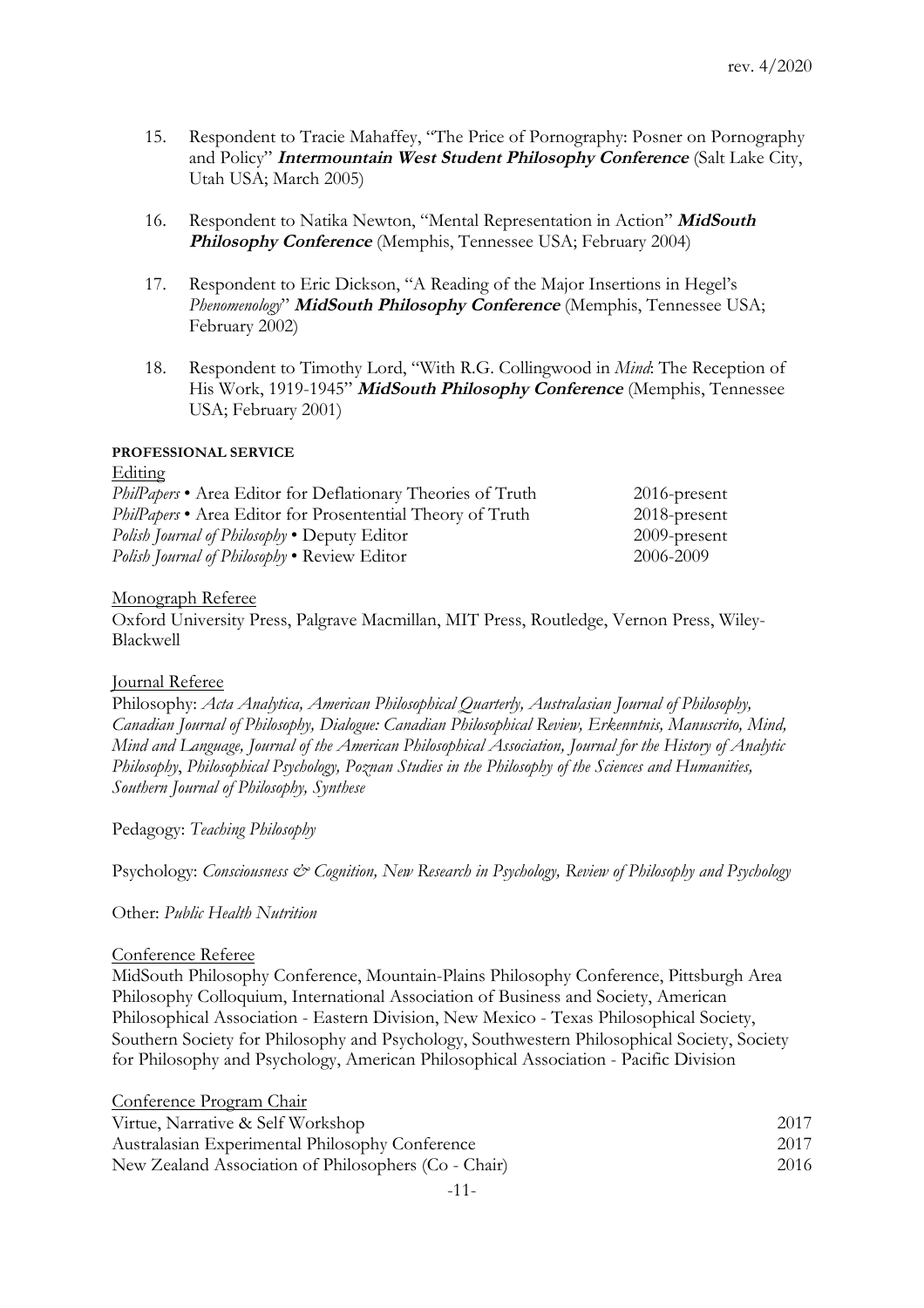| New Mexico - Texas Philosophical Society                                    | 2016                |
|-----------------------------------------------------------------------------|---------------------|
| Mountain - Plains Philosophy Conference (Co - Chair)                        | 2015                |
| New Mexico - Texas Philosophical Society                                    | 2015                |
| Southwestern Philosophical Society Meeting (Co - Chair)                     | 2011                |
| Mountain - Plains Philosophy Conference<br>2010                             |                     |
| InterMountain West Student Philosophy Conference                            | 2003-2005           |
|                                                                             |                     |
| <b>Conference Executive Board Service</b>                                   |                     |
| Executive Committee . Mountain Plains Philosophy Conference                 | 2009-present        |
| Secretary . New Mexico - Texas Philosophical Society                        | 2013-2016           |
| Founder • InterMountain West Student Philosophy Conference                  | 2003-2005           |
|                                                                             |                     |
| Peer Institution Evaluation Panel                                           |                     |
| Evaluation Panel Member • Charles University (Prague, Czech Republic)       | 2019-2020           |
|                                                                             |                     |
| University Service                                                          |                     |
| Academic Advisory Committee . University of Waikato                         | 2018-present        |
|                                                                             |                     |
| Departmental Service                                                        |                     |
| Seminar Coordinator . University of Waikato                                 | 2016-2018           |
| Faculty Advisor • UTEP Undergraduate Philosophy Club                        | 2014-2015           |
| Faculty Advisor . University of Wyoming Philosophy Club                     | 2012-2013           |
| Chair, Student Activities Committee . UNLV                                  | 2009-2011           |
| Faculty Advisor • UNLV Philosophy Club (Neon Stoa)                          | 2009-2011           |
| Member • UNLV Website Administration Committee                              | 2009-2011           |
|                                                                             | 2003-2006           |
| Founder . University of Utah Philosophy Graduate Teaching Assistant Program |                     |
| Thesis Supervision                                                          |                     |
|                                                                             |                     |
| David Forde (Waikato), B.A. (Hon) in Philosophy                             | In progress<br>2020 |
| Trudi Webber (Waikato), M.A. in Philosophy                                  |                     |
| Ben Young (Waikato), M.A. in Philosophy                                     | 2019                |
| Seth Sivinski (Wyoming), B.A. (Hon) in Philosophy                           | 2013                |
| Christine Anderson (Wyoming), M.A. in Philosophy                            | 2013                |
|                                                                             |                     |
| Thesis Committee                                                            |                     |
| Chavah Schwartz (UTEP), M.A. in Philosophy                                  | 2016                |
| Sharon Murillo (UTEP), B.A. (Hon) in Philosophy                             | 2014                |
| Jordan Davis (Mississippi), M.A. in Philosophy                              | 2012                |
| Caitlin Loder (Mississippi), M.A. in Philosophy                             | 2012                |
|                                                                             |                     |
| PhD Supervision                                                             |                     |
| Trudi Webber (Waikato), PhD in Philosophy                                   | In progress         |
| Ben Young (Waikato), PhD in Philosophy                                      | In progress         |
|                                                                             |                     |
| <b>PhD Supervisory Committee</b>                                            |                     |
| Fraser King (Waikato), PhD in Philosophy                                    | 2020                |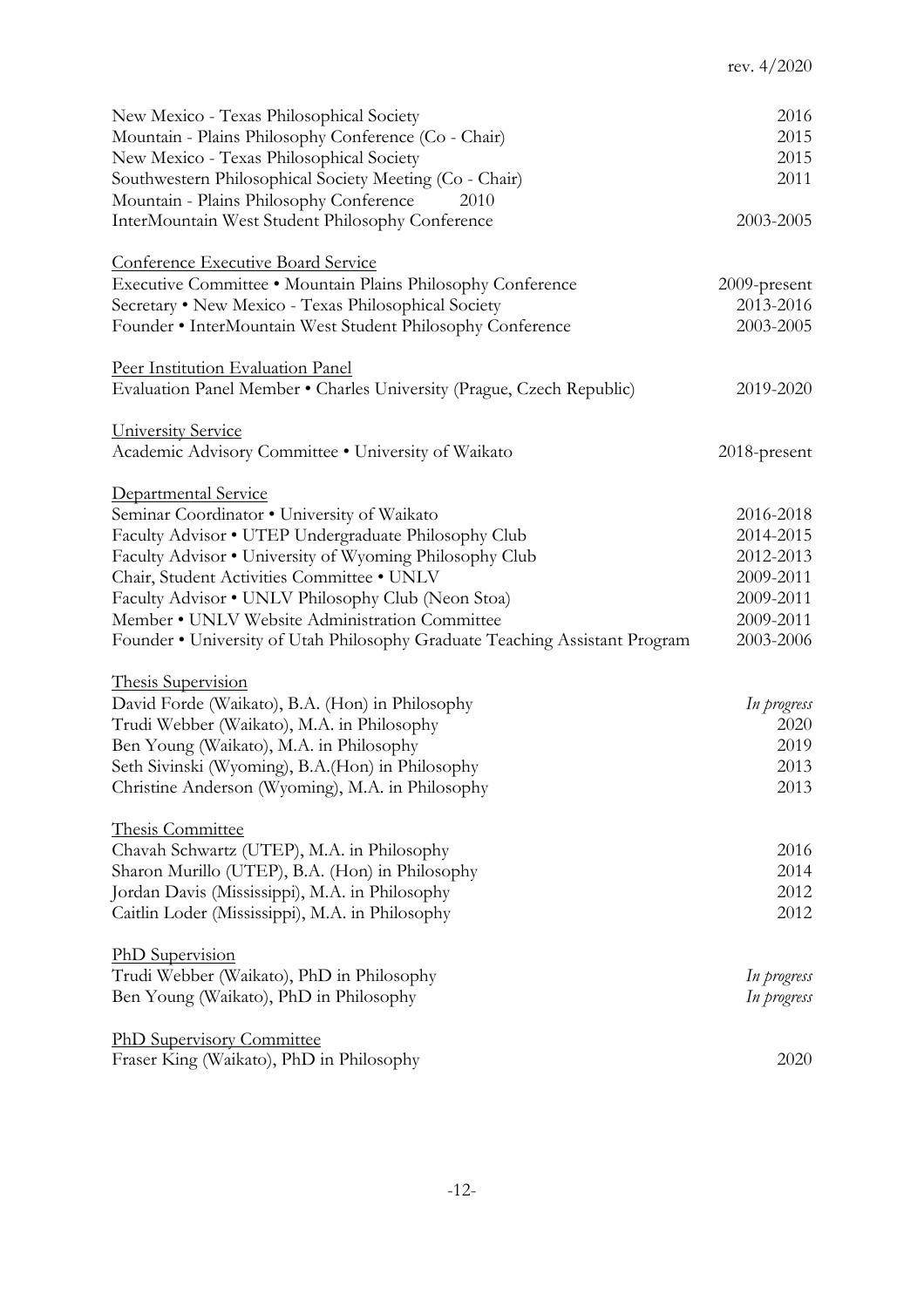| 2019 |
|------|
| 2018 |
| 2017 |
| 2017 |
|      |

# **PROFESSIONAL AFFILIATIONS**

| New Zealand Association of Philosophers     | $2016$ -present |
|---------------------------------------------|-----------------|
| Australasian Association of Philosophy      | $2016$ -present |
| American Association of Philosophy Teachers | $2015$ -present |
| Pittsburgh Area Philosophy Colloquium       | $2011$ -present |
| Mountain - Plains Philosophical Society     | $2009$ -present |
| <b>Experimental Philosophy Society</b>      | 2008-present    |
| American Philosophical Association          | $2000$ -present |
| New Mexico - Texas Philosophical Society    | 2002-2016       |
| North Carolina Philosophical Society        | 1998-2007       |
|                                             |                 |